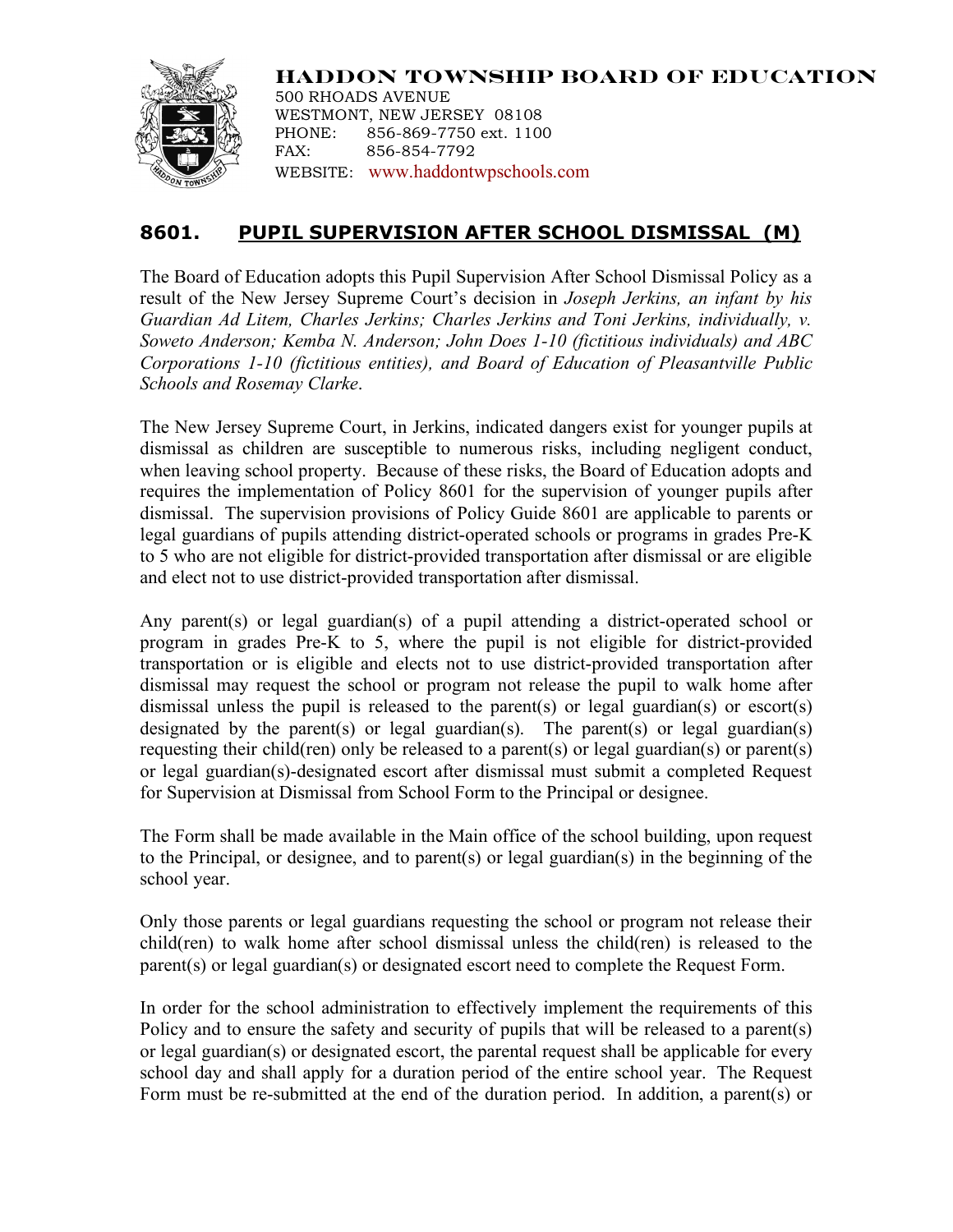legal guardian(s) may rescind their Request by submitting a written request to the Principal indicating the date in which the parent(s) or legal guardian(s) no longer requests the school provide supervision of their child(ren) after school dismissal. The child(ren) will be dismissed in accordance with typical dismissal protocol effective the date indicated in the rescinding request.

The Principal or designee, upon receiving the Request for Supervision at Dismissal from School Form, shall notify the appropriate school staff member(s) who has supervision of the pupil at dismissal time at the end of the school day of the parent's or legal guardian's request. The supervising staff member that receives such notice shall retain supervision of the pupil when other pupils are dismissed from school at the end of the school day.

Each Principal will develop and implement a written Pupil Supervision After School Dismissal Plan for their school building or program location. This Plan shall include the school building's or program's supervision procedures for pupils at the end of the school day to the designated area in the school building or program and the location of the designated area in the school building or program. The Plan shall be based on the school's ability to provide supervision, the accessibility for the parent(s) or legal guardian(s) or designated escort to pick-up the child without disrupting dismissal of the remaining school population, and other considerations unique to the school building or program location. The school's Pupil Supervision After School Dismissal Plan shall be provided to all parent(s) or legal guardian(s) that have submitted a Request Form.

The pupil(s) shall be supervised by school staff in the designated area of the building and will only be released when the parent(s) or legal guardian(s) or designated escort arrives to pick up the pupil.

In order to ensure the safety of other pupils being dismissed from school in accordance with typical school dismissal protocol, to limit interaction of parent(s) or legal guardian(s) or designated escorts with other pupils within the building, and to avoid traffic and vehicular safety problems outside the school building, the Principal may prohibit the parent(s) or legal guardian(s) or designated escort from entering the school building until a time period after school has dismissed or until school buses and other vehicular traffic have cleared the school site. This determination shall be made by each Principal after considering the unique circumstances at the school building and the building's typical dismissal protocol.

In the event of an emergency such that, when an unforeseen event prevents a parent or legal guardian or designated escort from arriving for the child(ren) at dismissal within the time period designated by the Principal, the pupil will be relocated to the Main Office in the school building and will remain in the Main Office supervised by the Main Office staff until the parent(s) or legal guardian(s) or designated escort arrives and signs the pupil out of school.